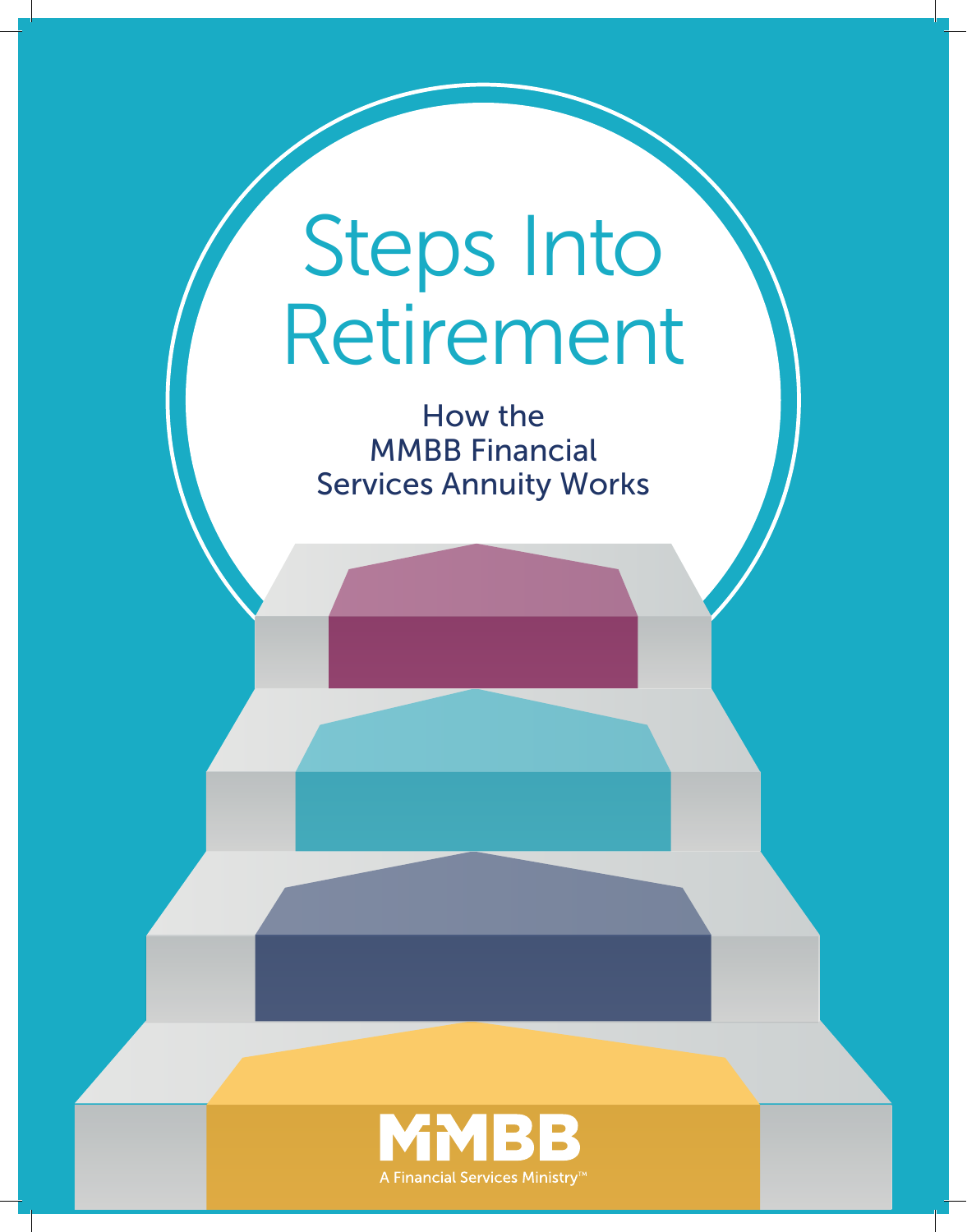You're finally ready to begin the next chapter of your life: retirement. With your financial house in good order, the years of planning and saving will allow you to make retirement an expansion of your lifelong spiritual journey. Retirement can be an opportunity to serve in new ways. With MMBB as your partner, retirement is redefined.

In order to begin that journey, you need to make some decisions about how you wish to receive your retirement income from MMBB Financial Services. This booklet provides instructions and information to help you make these important decisions so that you are able to smoothly transition into retirement. The first section of the book guides you through the process of setting up your MMBB retirement income, with details about the essential forms and explanatory notes. The second section gives more information about your benefits after your retirement begins. It includes common questions for MMBB members planning their retirement.

MMBB Financial Services Senior Benefits Specialists are prepared to discuss any aspect of this decision-making process with you. As you consider each choice, consult the background information and the frequently asked questions in this booklet. Do not hesitate to call MMBB with any questions that remain. It is important that you understand and feel comfortable with your choices, since many of them, once made, cannot be changed. Your future financial well-being will be enhanced by careful decision making now.



 $\overline{1}$  ) and  $\overline{2}$ 

Death in Retirement ..................................................................................................................... 12

## INTRODUCTION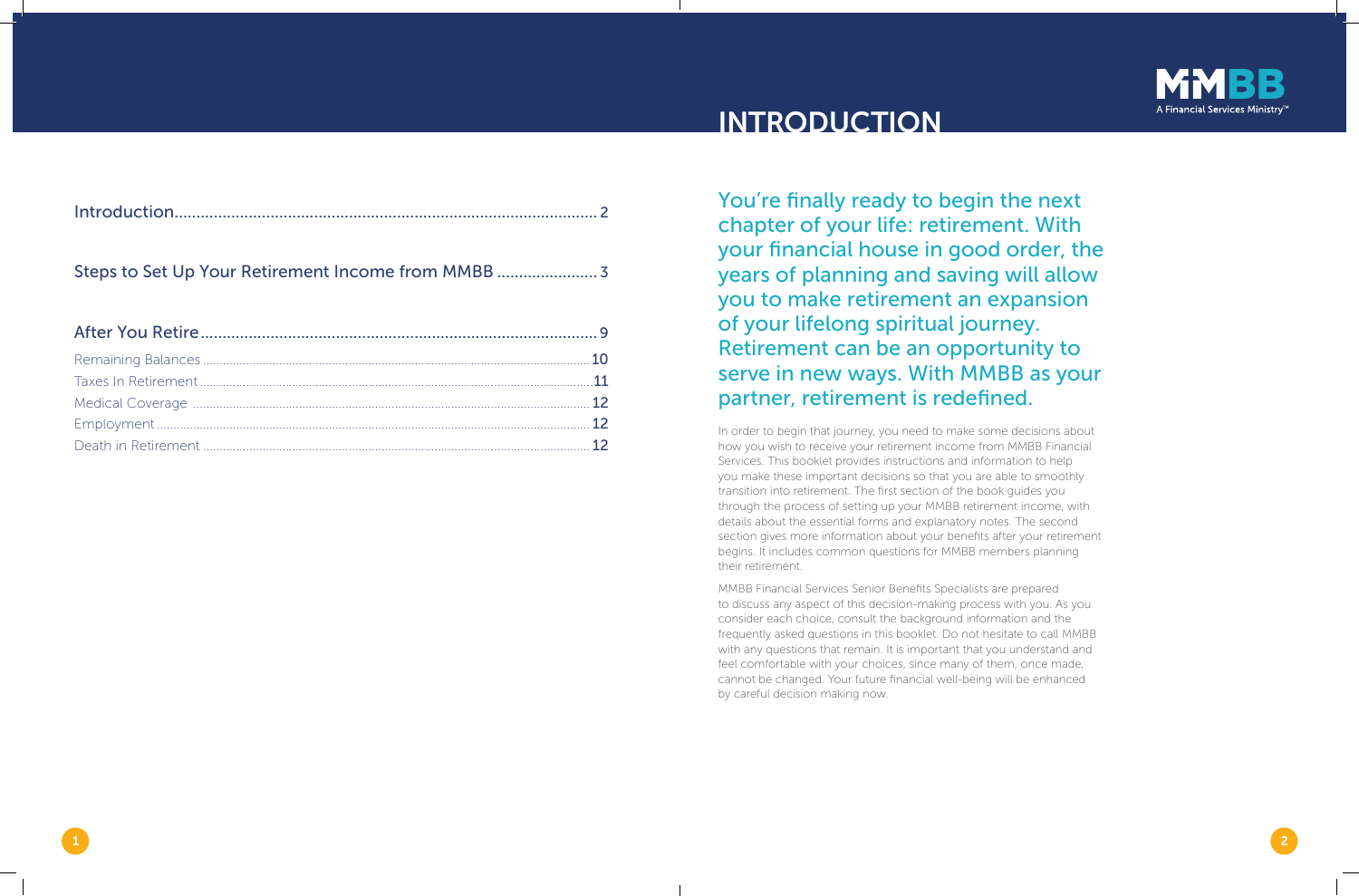## STEP 1

#### Apply to Begin Your Annuity

Once you have decided on a retirement date, you should notify MMBB Financial Services at least 90 days in advance. For example, if you wish to begin your annuity on January 1, be sure to let MMBB know officially by October 1. You are welcome to send your notification earlier than 90 days ahead if you wish.

Please call MMBB at 800.986.6222 to request a retirement kit.

#### **CONVERTING** YOUR ACCOUNT TO INCOME

The portion of your Comprehensive Plan (Retirement Plan) account and any other funds from Member Contribution Plan (The Annuity Supplement or TAS), Retirement Only Plan (Tax Deferred Annuity or TDA) or Deductible Employee Contribution Account (DECA) that you choose to convert to annuity income, are added to the Annuity Fund, a financial "pool" from which all annuities are paid. Mortality tables tell us that a certain number of the members with reserves in the Annuity Fund will die each year. MMBB can therefore rely on the " law of averages" to provide lifetime income for each member that draws retirement income from the fund. The Annuity Fund is reviewed annually by independent actuaries for sufficiency.

- **1.** How much of your account value do you wish to convert to annuity income?
- 2. Which monthly payment option works best for you?
- **3.** Do you want to have the 120-month certain quarantee built into your annuity?

Half of the persons who reach retirement age will live beyond their life expectancy. The other half will die before they reach their life expectancy. If you live exactly to your life expectancy, you will have received in monthly payments the total value of the account that you elected to convert to an annuity, plus the investment results from the period you received annuity payments. Those who live beyond life expectancy continue to receive lifetime annuity income from the Annuity Fund.

#### STEP 2

#### Decide on your Monthly Income Option

When you declare a retirement date, you will receive estimates of your monthly retirement income for each MMBB plan in which you have accumulated savings. The estimates will illustrate the monthly income options from which you will choose and be stated on the following forms:

- **R-2a:** Retirement Plan from Comprehensive Plan (Retirement Plan)
- R-8a: Deductible Employee Contribution Account (DECA)
- **R-9a:** The Member Contribution Plan (The Annuity Supplement)
- **R-10a:** Retirement Only Plan (Tax Deferred Annuity)

Step 2 involves three decisions for all those who wish to convert MMBB retirement savings to annuity income:

#### 1. How much of your account value do you wish to convert to annuity income?

On the R-2a form, under "Monthly Annuity Amounts," you will find estimates of your monthly income if you convert your entire Comprehensive Plan (Retirement Plan) account or if you convert the minimum amount. The minimum you must convert from the Comprehensive Plan (Retirement Plan) is 50% of your account value at the time of retirement. You can also convert a percentage of the account that is somewhere between the maximum and minimum. If you want to do that, please request additional estimates from MMBB for the portion of the account you want to convert.

If you have funds in the Member Contribution Plan (The Annuity Supplement), Retirement Only Plan (Tax Deferred Annuity) and/or DECA, you will notice that the estimates provided do not include any minimum amount.



### WHEN TO RETIRE

Your retirement income from MMBB comes to you in the form of an annuity which is, in its simplest terms, monthly income for life. You become eligible to receive your MMBB annuity income in the month following your retirement.

The decision of when to retire is up to you. Your retirement date depends on your own plans and goals. Generally, MMBB considers a premium-paying member to have retired when he or she terminates service with his or her employer and ceases to receive compensation from that employer. If you have questions about your eligibility to begin your annuity, please contact MMBB.

The date on which you retire will affect your retirement income. The earlier your retirement income starts, the smaller each monthly payment is likely to be. This is because you will have fewer years in which to build up your account value and the annuity income will cover a longer retirement period. For example, a monthly annuity that begins when the member is 60 years old is usually smaller than one beginning when he or she is 70.

# STEPS TO SET UP YOUR RETIREMENT INCOME FROM MMBB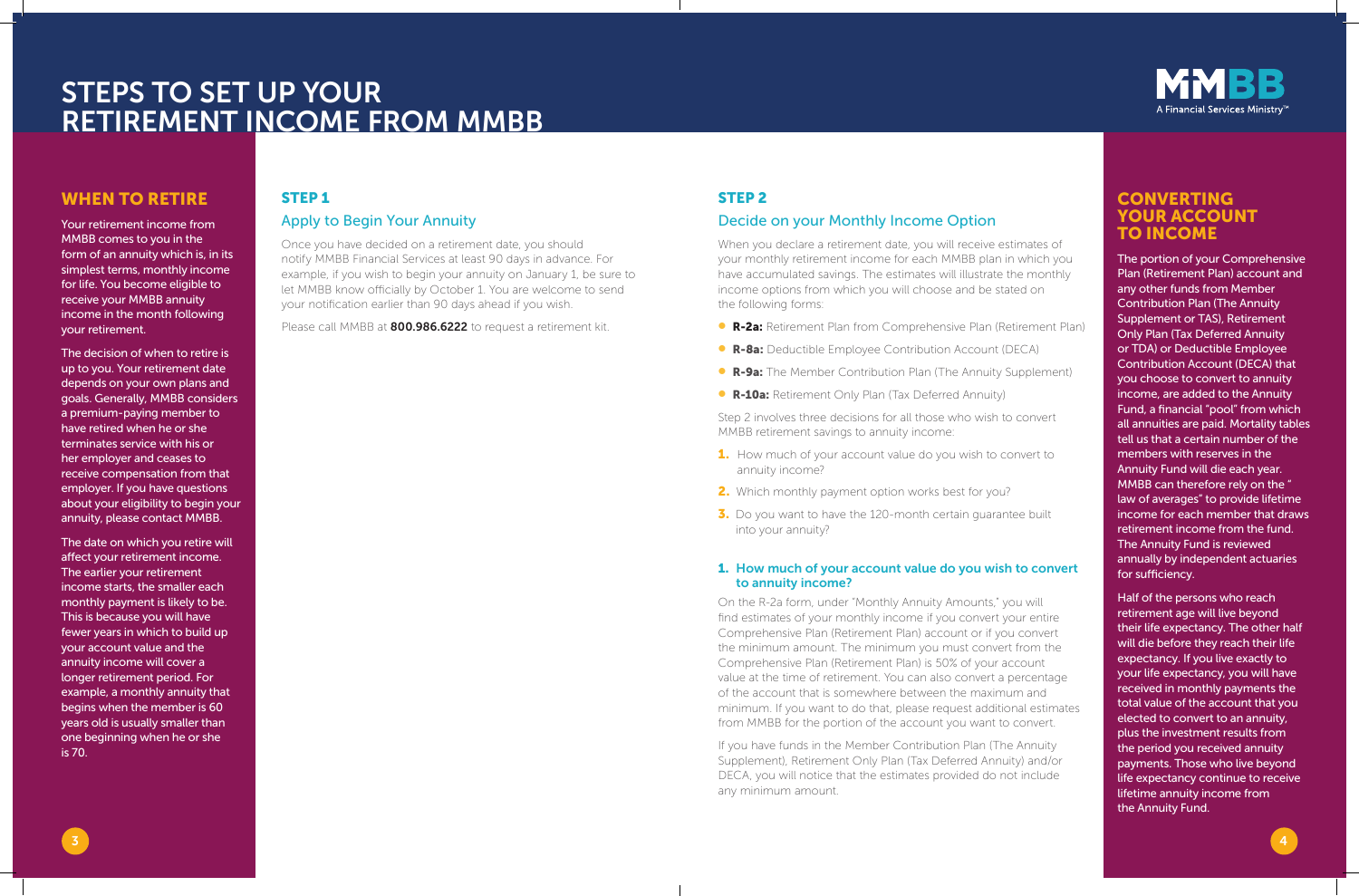When you convert your account to an annuity, you are credited with a set number of annuity units. The number of units credited to you depends on the following factors:

- The dollar amount you convert to your annuity
- The monthly income option you select
- Your life expectancy and that of your joint annuitant (if any) at the time you retire

Once determined, the number of annuity units does not change throughout your retirement unless you select a joint annuity. When you or your spouse dies, the number of annuity units may decrease, depending on the option you chose. The number of annuity units credited to you, times the annual annuity payout value, determines the amount you receive for the year. For example, Reverend and Mr. Jones retired and converted her Retirement Plan account to a joint and survivorship annuity. The Joneses chose the 80%/80% payout option and, given this choice, the account value was converted to 500 annuity units. At a payout value of \$60 per annuity unit in the year the annuity began, the yearly value would be \$30,000 (500 x \$60). After several years, Mr. Jones died and Reverend Jones notified MMBB immediately. In the month following his death, the number of annuity units dropped to 400 (80%) and income was paid to Reverend Jones on that basis for the rest of her life.

- The average of the actual annuity unit values for the six months ending September 30, adjusted for non-investment experience including mortality
- The actual annuity unit value on September 30, adjusted for non-investment experience including mortality

Each year, the annuity unit's payout value is recalculated. The payout value is the higher of:

Your annuity income will not fall more than 10% in a given year.

Annual changes in the annuity payout values are effective January 1. The payout value will change on January 1, even if your retirement income began late in the previous year. Your annuity payments remain the same for the year, unless you or your joint annuitant dies during that year.

In the example cited above, Reverend Jones' income after her husband died will continue to change somewhat each year because of the way that investment experience affects the payout value. The number of annuity units, however, will not change. If the payout value is \$60 per unit one year, her annual annuity income will be \$24,000 (\$60 x 400 units). If the payout value changes to \$62 the next year, her income will rise to \$24,800 (\$62 x 400).

#### **STEP 2** continued

- **1.** The single-life annuity provides income for your (the member's) lifetime only. Payments stop at your death.
- 5 States of the state of the state of the state of the state of the state of the state of the state of the state of the state of the state of the state of the state of the state of the state of the state of the state of th 2. A joint and survivorship annuity provides income for two lives, yours (the member) and your spouse's or other joint annuitant. If you choose this option—as do most of MMBB's married members—you will have another choice to make among three different joint and survivorship annuity income options. In general, the larger the percentage paid to the survivor, the smaller the monthly dollar amount that will be paid to you jointly. The 100%/100% choice, for example, features the largest survivor payments. But of the three choices, it offers the smallest initial monthly payment. None of the options is designed to pay you more money in the long run. No matter which option you choose, you get your money's worth.



These plans do not require you to convert a minimum percentage to annuity income when you retire. You may choose, for example, to convert all of your Retirement Plan account to annuity income and retain your Member Contribution Plan (The Annuity Supplement) or Retirement Only Plan (Tax Deferred Annuity) account for future use. If so, that account will continue to share in MMBB's investment experience and be available to you for investment choices. During your retirement years, you will be able to use those funds for additional annuity income, loans and withdrawals.

Please note that the dollars used for your annuity will be withdrawn pro rata from your MMBB investment options unless you specifically instruct MMBB otherwise. If you wish to learn about withdrawals by specific funds, please contact MMBB.

#### 2. Which monthly payment option works best for you?

The R-2a form is accompanied by an R-2b, or "Annuity Selection" form that asks you to choose a type of monthly income. You will also receive an R-9b for the Member Contribution Plan (The Annuity Supplement), an R-10b for the Retirement Only Plan (Tax Deferred Annuity) and an R-8b for DECA, if these apply to you. The same choices will be offered to you for each of these plans; each of MMBB's plans offers the same annuity income options.

Once you have decided how much of your account you wish to convert to annuity income, you will choose whether the income will be in a single-life annuity or a joint and survivorship annuity. The form itself provides explanatory notes defining the options.

## CONVERTING YOUR ACCOUNT TO INCOME

#### A PRECAUTION: THE INSURANCE "SWITCH" PROPOSAL

Some insurance agents are encouraging married persons to take a single-life annuity and invest the difference between it and a joint-life annuity in life insurance with the spouse as beneficiary. Using assumptions about the return on the insurance investment and life expectancies, they try to demonstrate that couples would receive more income with this switch than with a joint and survivor annuity. If you are considering such a switch, be sure to bear in mind the following:

- MMBB annuities vary each year with investment experience; long term, this fact has allowed MMBB members to keep pace with and even exceed inflation.
- MMBB joint and survivorship annuities feature a recalculation on a single-life basis for the survivor if one spouse dies within six years of the retirement date. The single-life monthly payment is compared with the survivorship monthly payment and the survivor receives whichever is greater.
- Insurance agents receive commissions based on premiums the policyholder pays; compare those costs with the modest basis-point fee charged to all MMBB members.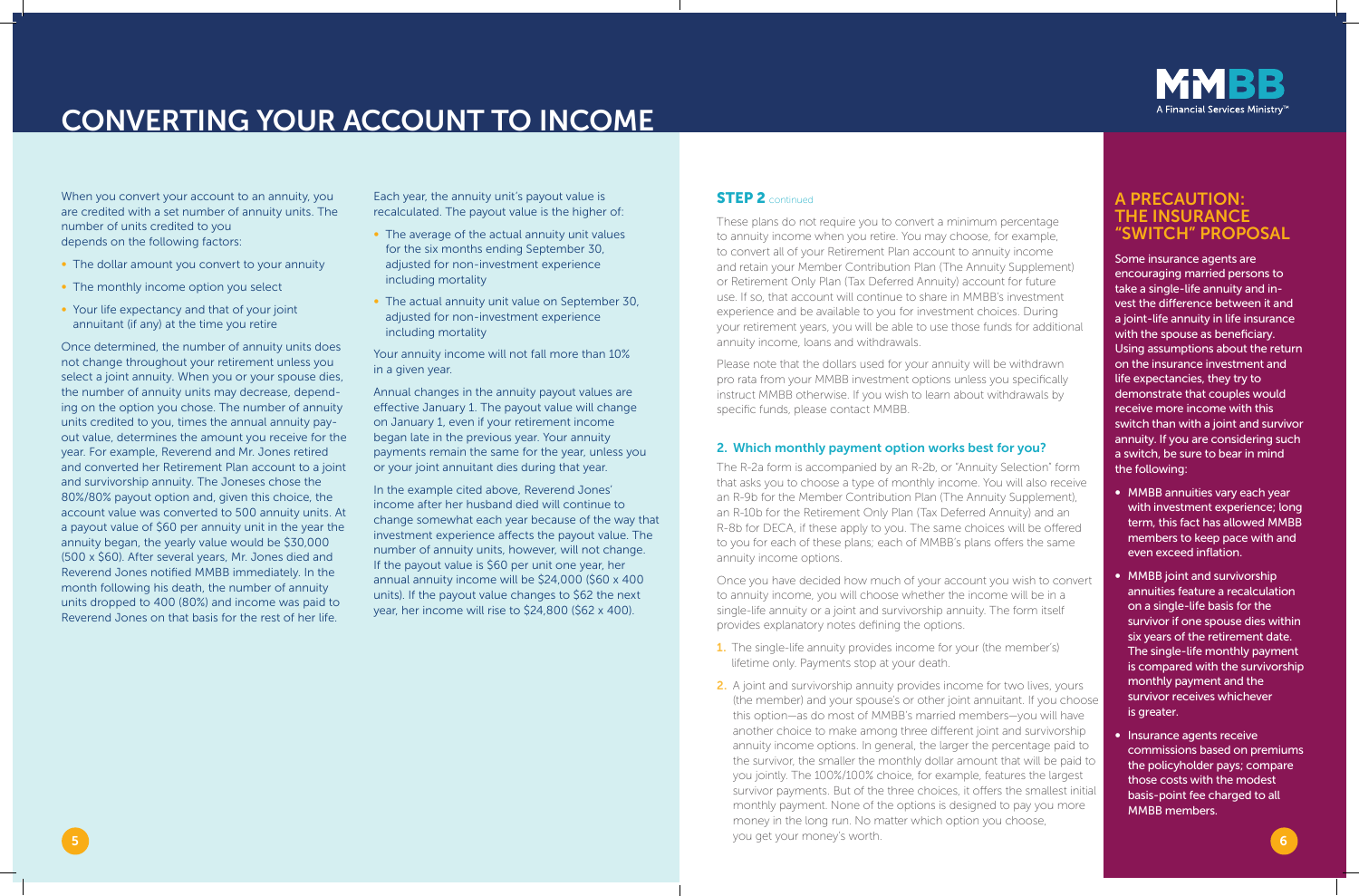

#### a. 100%/100% Joint and Survivor Annuity

When either you or your joint annuitant dies, the survivor's monthly payments will be based on the same number of annuity units for life.

#### b. 80%/80% Joint and Survivor Annuity

When either you or your joint annuitant dies, the survivor's lifetime annuity income will be based on 80% of the original number of annuity units.

#### c. 100%/60% Joint and Survivor Annuity

If your joint annuitant dies first, your annuity income continues at the same level for the rest of your life. If you die first, your joint annuitant receives a lifetime annuity income equal to 60% of the original number of annuity units.

#### 3. Do you want the 120-month certain guarantee built into your annuity?

The last choice for your monthly income option is whether or not to waive the 120-month certain guarantee. The guarantee provides that if you and (if applicable) your joint annuitant die before receiving at least 10 years of income from this annuity, your beneficiary or your estate will receive the remaining value for that 10-year period. If you and/or your spouse live beyond the 120-month period, annuity income continues for as long as either of you lives. This guarantee applies whether you elect a single-life or a joint and survivorship income option, and is available not only with the Comprehensive Plan but also with the Member Contribution Plan (The Annuity Supplement), Retirement Only Plan (Tax Deferred Annuity) and DECA annuities. If you choose not to waive the 120-month certain guarantee, your annuity income will be slightly lower. The estimates shown on your R-2a, R-8a, R-9a, or R-10a allow you to compare income with and without the guarantee and, thus, estimate the cost of this feature.

#### **CONVERTING** YOUR ACCOUNT TO MONTHLY INCOME: 4% ADVANCED **EARNINGS ASSUMPTION**

One feature of MMBB annuities is the 4% advanced earnings assumption. Your annuity income will include not only a return of principal but also a 4% earnings assumption, regardless of the rate actually being earned at the time your payments are made.

MMBB assumes the funds in the annuity pool will earn 4% a year during your retirement years. The number of annuity units credited to you includes the portion of your MMBB account value that you converted to an annuity, plus the 4% advanced earnings assumption. Any investment experience in excess of the 4% assumption in a given year in retirement may result in an increase in your annuity payments for the following year. On the other hand, if the investment experience of the annuity pool is less than 4%, the following year's annuity payments may be less than the current year's level.

#### **STEP 2** continued

## STEP 3

#### Choose a Method of Payment

Once you have decided on your annuity payment option, you will also be asked to decide whether you want the monthly income payments electronically transferred to your bank account or whether you prefer to receive a paper check through the mail. MMBB recommends electronic funds transfer (EFT) because it provides greater security and convenience. It eliminates the risk of losing a check in the mail. EFT also allows you faster access to your money; you do not have to visit the bank to make a deposit or wait for the check to "clear".

If you would like this form of payment, complete and return the Electronic Funds Transfer Request form you will find in this kit. Be sure to sign the form and include the voided check (for checking account deposits) or deposit slip (for savings account deposits). Once your annuity has begun, you will receive a monthly advice indicating that a payment has been made directly to your bank account with the amount specified. If you are receiving income each month from more than one MMBB account—the Comprehensive Plan and Member Contribution Plan (The Annuity Supplement), for example—the amounts will be combined into one payment. You only need to complete and return one EFT form. If you do not return the EFT form, paper checks will be sent to your address on file.

The first annuity payment you receive from MMBB will be sent in the middle of the month in which you retire. After that, annuity payments are made on the first business day of each month, providing income for that month. For example, if you plan to begin your annuity in January 2020, the first annuity payment will be sent to you on January 15 and on the first business day of each month after that.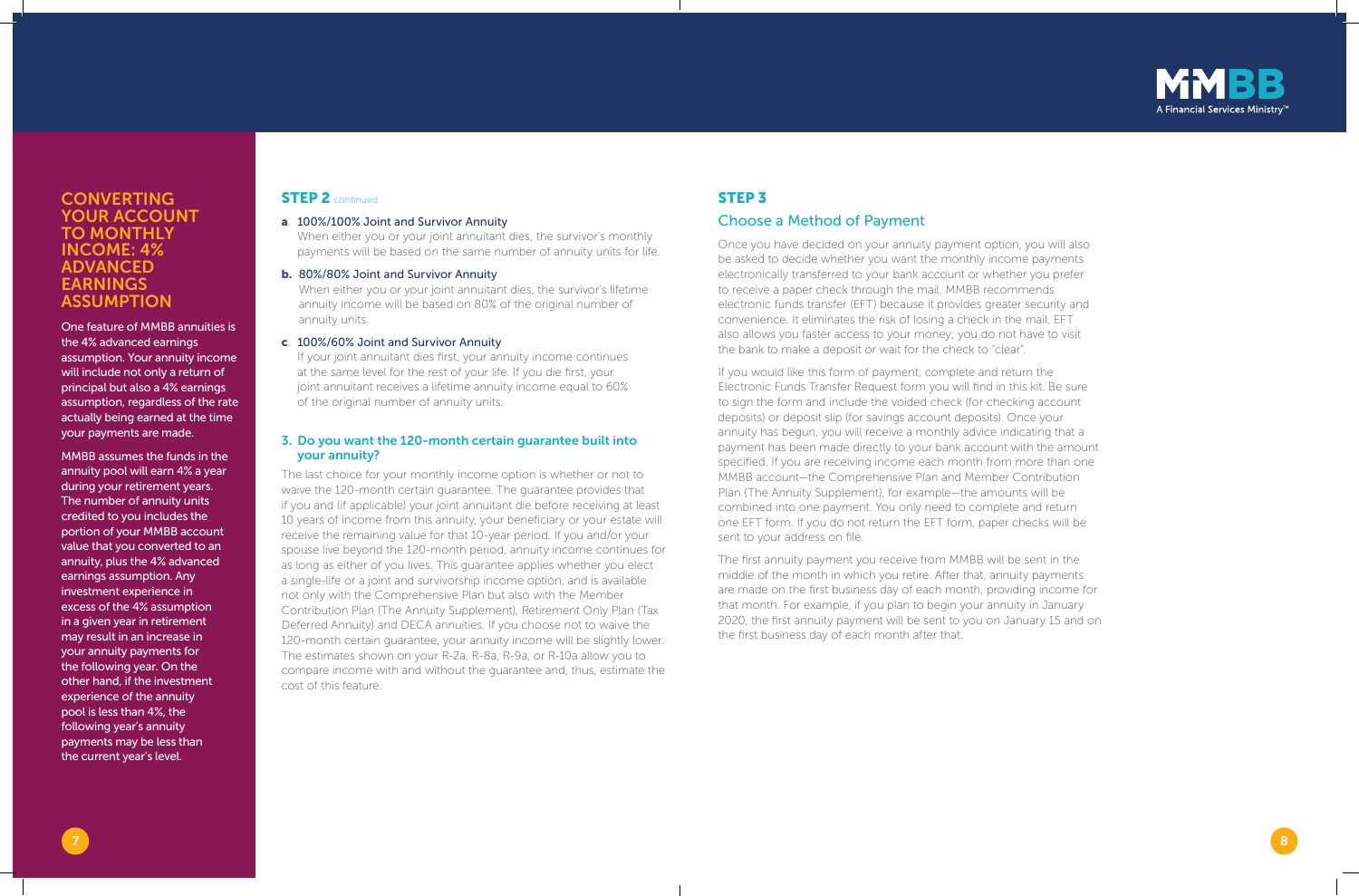

Once your forms are completed and received by MMBB Financial Services, your annuity income will begin as of your retirement date. An Annuity Conversion Report will be sent to you soon afterward, summarizing the payment option you have selected. This report will also let you know if you qualify for the \$8,000 death benefit under the Comprehensive Plan. Please keep the Annuity Conversion Report with your important papers for reference.

MMBB's annuities are all variable annuities. The amount paid to you may increase or decrease each year, depending upon MMBB's investment results. Each November you will receive a "Report of Annuity Payments," showing the number of annuity units you have, the payout value of the annuity unit and the amount of your annuity income for the next year. Remember, the change in the amount of your annuity will occur each year as of January 1, even if you retired late in the previous year.

#### Remaining Balances

If you do not convert your entire Comprehensive Plan, Member Contribution Plan (The Annuity Supplement), Retirement Only Plan (Tax Deferred Annuity) and/or DECA account into an annuity when you begin your retirement, you may leave it invested in your account and it will continue to share in MMBB's investment experience. You can direct the investment of your account balances using MMBB's investment choices, just as you could before you retired. Information on MMBB's investment choices can be found or online at www.mmbb.org. Quarterly statements of the value of your remaining balance will continue available online as long as a balance remains in your account.

You may convert some or all of your remaining balance into additional annuity income at a later point. The remaining account balance is still available to you for loans and withdrawals. If you are employed in retirement, you may also be able to make contributions to your Member Contribution Plan (The Annuity Supplement) account and your employer may be able to make Retirement Only Plan (Tax Deferred Annuity) contributions. You may also roll money into your account after retirement just as you could before you retired. Many MMBB members have rolled money into Member Contribution Plan (The Annuity Supplement) to consolidate funds with one organization while using MMBB's investment choices to diversify. Contact MMBB Financial Services at 800.986.6222 or email service@mmbb.org for information on eligibility.

Government regulations require that, once retired, you receive an annual minimum amount of your remaining account balance beginning by April 1 of the year following the year in which you reach age 70½. If you are older than 70½ when you retire, you will begin your annual required minimum distributions by April 1 of the following year. You are not, however, required to receive an annual minimum amount regardless of your age if you are employed in a ministry-related job in retirement.



## AFTER YOU RETIRE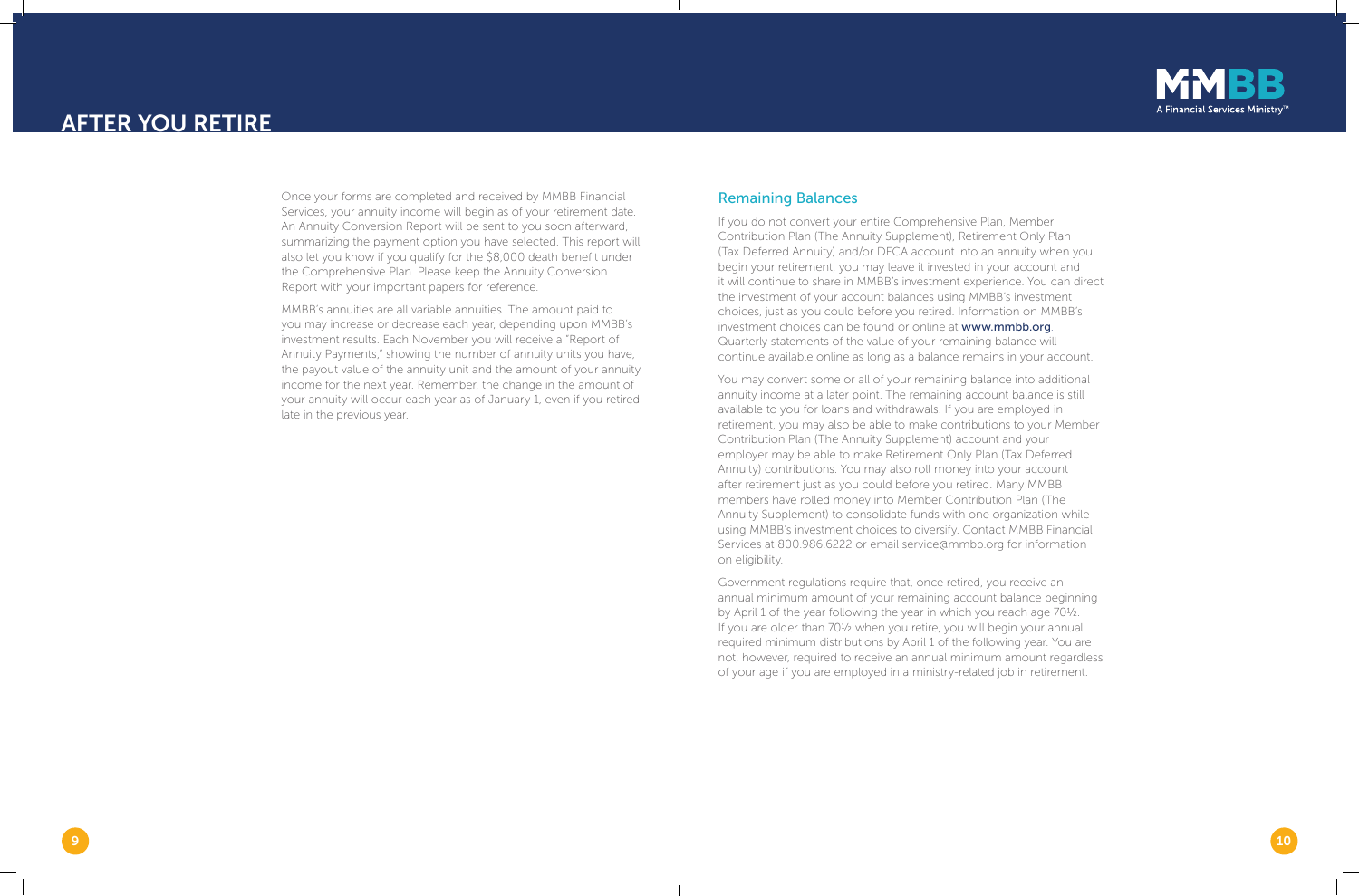

#### Taxes in Retirement

In January of each year MMBB will send you Form 1099-R, which will also be filed with the Internal Revenue Service, showing your gross annuity for the preceding year and the taxable amount. Any personal contributions you made to your Retirement Plan account are not taxable when you receive them in retirement. If you have such contributions, you will be informed shortly after you retire about how to include them in your tax filing. They will also appear on the 1099-R form.

For clergy, up to 100% of your MMBB annuity and any withdrawals (excluding loan defaults and rollovers from MMBB) may be designated as housing allowance on the 1099-R form. The portion designated as housing allowance will not be subject to federal income taxes if the lesser of your housing expenses or the rental value of your home, plus utilities, are equal to or greater than your annuity income.

Retired clergy need not report as income the portion of their annuity justified as housing allowance when they file their federal tax return. It is your responsibility to report to the Internal Revenue Service any MMBB annuity or distribution income that exceeds the amount you are entitled to exclude as housing allowance. You must keep all receipts and canceled checks for housing expenses to justify the amount of housing allowance excluded. If you own a home, it may be necessary to substantiate its fair rental value. If you are living in a retirement community, only that portion of the monthly payment that represents housing costs may be taken into account to determine your housing allowance exclusion. Information on filing is sent to all MMBB annuitants early each year.

The designation of the MMBB annuity as housing allowance does not continue for a surviving spouse or other joint annuitant after an ordained member dies. For lay annuitants and widowed or surviving spouses, the total annuity amount will be taxable and federal income taxes can be withheld.

If you are eligible for federal income tax withholding, you may submit the appropriate form (W-4P) and MMBB will withhold federal income taxes from your annuity payments. If you live in a state that requires state tax withholding from your benefit payments, MMBB will help you meet that requirement. Please refer to the state withholding election form in your Steps into Retirement packet and follow the instructions to complete it.

#### Medical Coverage

For those who retire at age 65 or older and are eligible through participation in Social Security, Medicare will be the primary health care plan. MMBB sponsors a Medicare supplement—The Senior Medical Insurance Plan—from Hartford Life for MMBB retired members.

The Senior Medical Insurance Plan is administered by MMBB's third-party administrator, UMR. For more information on enrollment, please contact UMR at 866.868.0502. It is important to note that current government regulations prohibit the purchase of more than one Medicare supplement policy.

#### Employment

In most cases, your MMBB annuity may begin only after you leave your present employment. However, your annuity income may begin during employment if you meet age and compensation limits and discontinue Comprehensive Plan premium payments. Once your annuity begins, any employment income will not affect your annuity. Contributions to Member Contribution Plan (The Annuity Supplement) and Retirement Only Plan (Tax Deferred Annuity) may be made in retirement if your employment qualifies.

#### Death in Retirement

There is a tax-free death benefit from MMBB if you retire directly from premiumpaying membership of at least 15 years in the Comprehensive Plan. The beneficiary you name will receive \$8,000.

Annuity income will continue for your spouse, or other joint annuitant, if you chose a joint and survivorship payout option at retirement. If you also chose at retirement to keep the 120-month certain guarantee and you and your joint annuitant, if any, die before 10 years of retirement have passed, the remaining years' payments will be made to the beneficiaries you have named, or to your estate.

When death occurs, MMBB should be notified as soon as possible to avoid problems adjusting the annuity income. Delayed notification will require MMBB to reduce the joint annuitant's income to recapture the overpayment.

If both you and your spouse die before withdrawing or converting your remaining account balances into an annuity, the value of the remaining account balance will be payable to the beneficiaries you name. If the appropriate beneficiary form has not been completed and filed with MMBB, the funds will be payable to your estate.

If your retirement benefit calls for you to name beneficiaries, MMBB will send you beneficiary forms as you make your annuity choices.

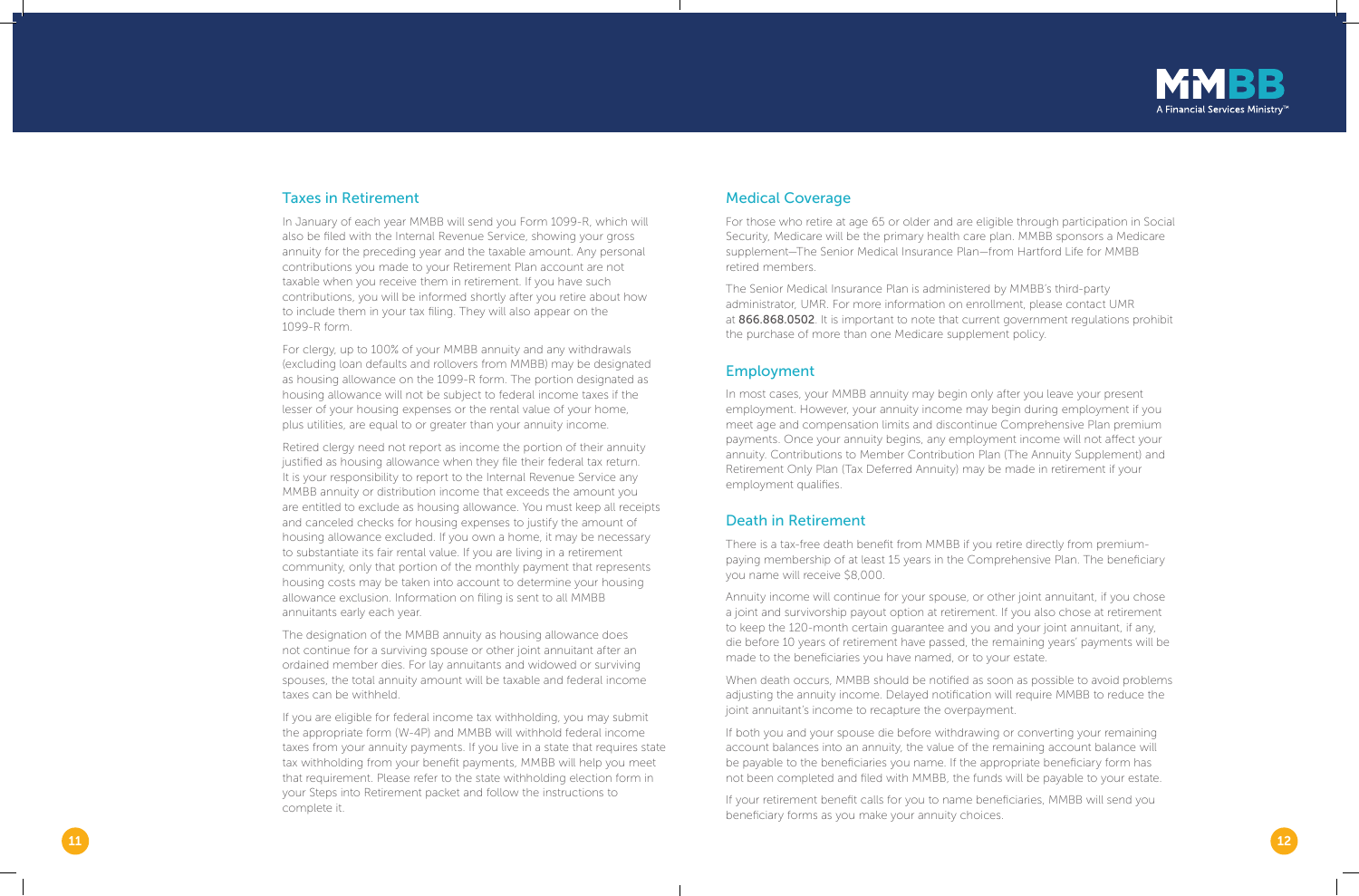#### Q. What is an annuity?

A. Your MMBB annuity, in its simplest terms, is monthly income for life. MMBB annuities are paid from an annuity fund that pools resources from many people in order that each may be protected against the financial risk of living without adequate income during retirement years.

#### Q. When can I retire?

A. You can retire whenever you are ready. When you convert your account to an annuity, the timing of your retirement will affect the dollar amount of your retirement income. The earlier you retire, the less time you'll have to build up your account balance and the longer you are expected to receive benefits.

A. Unlike a conventional annuity, the amount of income from a variable annuity may change from year to year, going up or down, depending upon investment experience. In a conventional annuity the fixed-dollar income for the annuitant creates unstable purchasing power due to inflation. The purpose of MMBB's variable annuity is to provide retirement income that is more responsive to economic change.

A. Though the monthly amount will not change in a given year, the amount can go up or down once each year based on investment experience.

#### Q. What is a variable annuity?

A. The balance in your Comprehensive Plan account continues to be invested in the MMBB funds of your choice until it is paid to you later as additional annuity income, a loan, partial withdrawals or a complete settlement.

A. The only way you can increase the number of annuity units is by converting an additional portion or all of your remaining balance in your Comprehensive Plan, Member Contribution Plan ( The Annuity Supplement), Retirement Only Plan (Tax Deferred Annuity) or DECA account to annuity income.

#### Q. Is the amount of my monthly income guaranteed?

A. The percentage was determined after reviewing the past and future earning potential from plan investments and consulting with the plan's actuaries. It is designed to level out the change in your annuity income from year to year.

A. Yes, but if you are married, your spouse's written consent is required when you select your annuity payment option.

#### Q. What happens to the balance of my Comprehensive Plan account if I don't convert all of it to an annuity when I retire?

A. Social Security payments can start at a reduced amount at age 62. The normal retirement age for full benefits for anyone born before 1955 is 66. Those born in or after 1955 can expect full benefits to begin later than age 66. Check with The Social Security Administration for further information.

#### Q. Can I increase the number of annuity units I have?

A. Loan kits are available by calling 877.626.4032 or visiting www.mmbbaccounts.org.

A. Yes, within certain guidelines. You may make contributions if you are employed by an eligible organization in retirement. You may even roll dollars into your account from other sources. While you cannot make contributions to your Comprehensive Plan account, you may contribute to Member Contribution Plan ( The Annuity Supplement), and your employer can contribute to Retirement Only Plan (Tax Deferred Annuity). Check with MMBB for further details.

#### Q. How was the 4% advanced earnings assumption determined?

#### Q. Can I choose the form of payment I prefer, regardless of my marital status at retirement?

#### Q. At what age do Social Security payments begin?

#### Q. Can I waive the 120-month certain guarantee feature for an increased benefit?

A. If you choose to waive the 120-month certain guarantee, your annuity payment will increase somewhat. Most members choose to retain the quarantee.

#### Q. Are loans and withdrawals available in retirement?

A. Yes, loans and withdrawals are available in retirement if you have remaining balances in your Comprehensive Plan, Member Contribution Plan (The Annuity Supplement) or Retirement Only Plan (Tax Deferred Annuity) account.



#### Q. How do I apply for a loan?

#### Q. Can I continue contributing to my account after I retire?

#### Q. How do I update my beneficiary form(s)?

A. To update beneficiary forms, contact MMBB at 800.986.6222 or service@mmbb.org.

 $13$  ) and the contract of the contract of the contract of the contract of the contract of the contract of the contract of the contract of the contract of the contract of the contract of the contract of the contract of th

## FREQUENTLY ASKED QUESTIONS